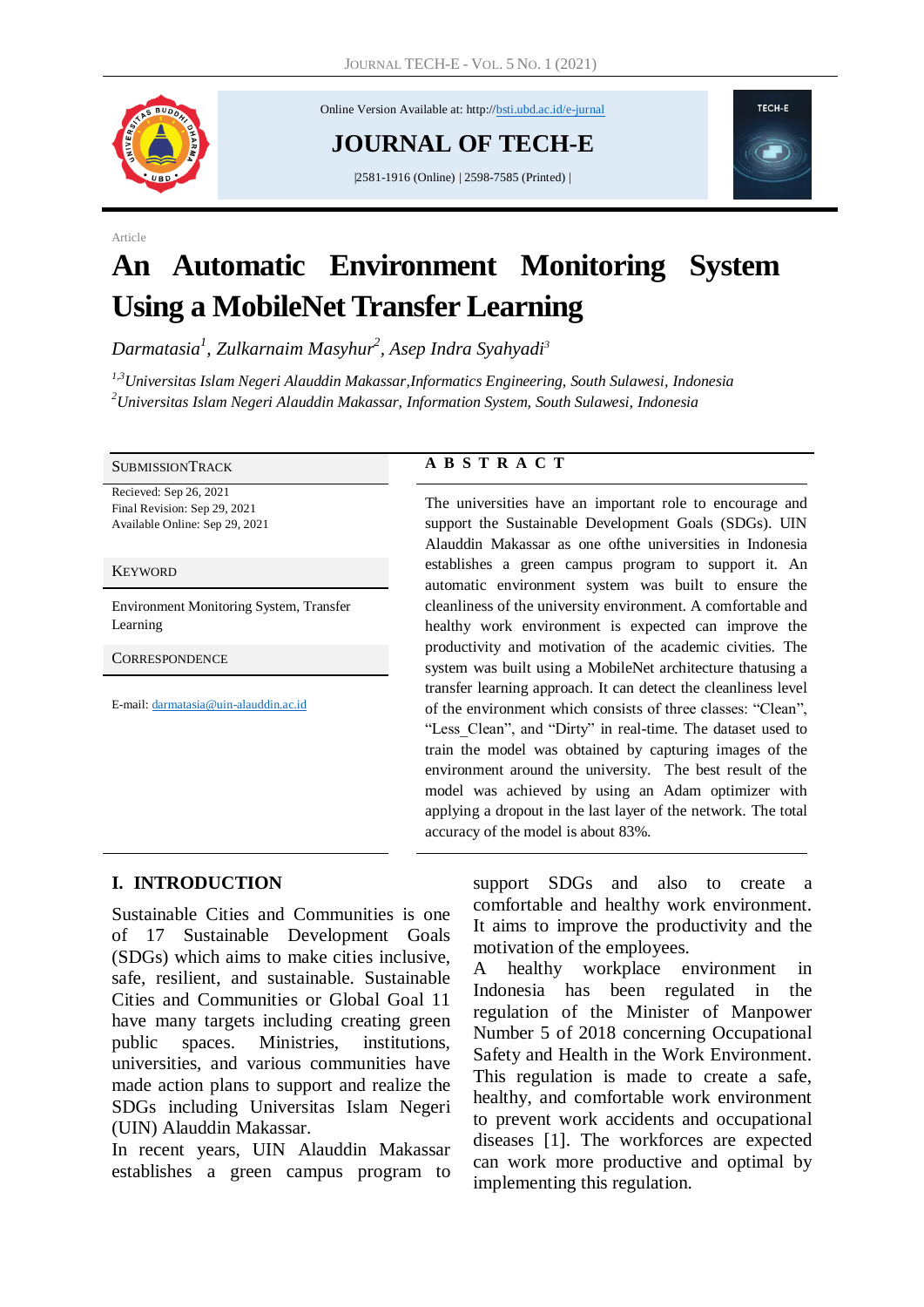Based on that regulation, several actions such as providing cleaning facilities, a janitor, and waste managementwas implemented by the government, institutions, or communities to control the work environment. But however, these actions should be managed properly and monitored regularly to ensure the environment is always clean and healthy.

Monitoring of the work environment is usually done manually where the cleaning supervisor will check the environment directly. The manual monitoring has several limitations: the cleaning supervisor is difficult to simultaneously monitor real-time of thousands of observations points, timeconsuming, and high mobility.

The use of technology is an alternative that can be applied to address it. The environment monitoring by the system can detect the state of the environment automatically and simultaneously in real-time.

Some studies related to environmental monitoring and waste management have been conducted. An automatic garbage detection system was proposed in [2]. The proposed system uses a deep learning approach to detects and identifies decoration garbage directly and automatically.The proposed model achieved 89.71% of recognition rate.

Autonomous garbage detection was also proposed in [3] for urban environment monitoring. In this research, a Faster R-CNN with a data fusion and augmented strategy is used to build the model. The experiment results show that the proposed method achieved high precision.A challenging object detection related to garbage is also proposed in [4]. In this research, YOLOv4-Tiny and YOLOv5-S architectures are used to detect plastic in marine. The best precision is achieved by YOLOv4-Tiny but the best recall was achieved by YOLOv4-Tiny. The researchers claim that the improvement of the dataset would give a significant impact, but it requires human labor for processing.

Real-time waste management was also proposed in [5]. Convolutional Neural Network (CNN) was used to classify the

waste into two categories named digestible and undigestible. The camera module was attached to the microcontroller of the system. The image was captured by the camera will be pre-processed and classified by the microprocessor (Raspberry pi) using a classifier that has been trained. Finally, the microprocessor will send a command to a servo motor to put waste into the corresponding trash box.

A more challenging waste classification was also proposed in [6]. The waste is not only classified into digestible or indigestible, but it is classified into specific class such as glass, metal, paper, or plastic. It aims to address the waste separation that is normally done manually by hand-picking. The proposed model is ResNet-50 that used as a feature extractor and the fully connected layer of this architecture is replaced with Support Vector Machine (SVM) as the end classifier.

The studies that have been conducted only try to detect garbage from an image. It cannot identify the state or the cleanliness level of an environment. However, the cleaning supervisor needs a system that can detect the state or the cleanliness level of the environment. It can help the cleaning supervisor to monitor the environment efficiently and effectively.

The related studies mostly use a deep learning approach to address waste management. The results show that deep learning gives a proper performance

Convolutional Neural Network (CNN) is one of the deep learning algorithms. It has shown excellent performance in many computer vision and machine learning problems [7]. CNN consists of several architectures including: VGG16 [8], Xception, Inception, ResNet[9], MobileNet[10], DenseNet[11], NASNet , AlexNet, and others.

In this study, we propose a deep learning approach that using a MobileNet architecture to detect the state or the cleanliness level of the environment. MobileNet has fewer parameters but can give higher accuracy [12].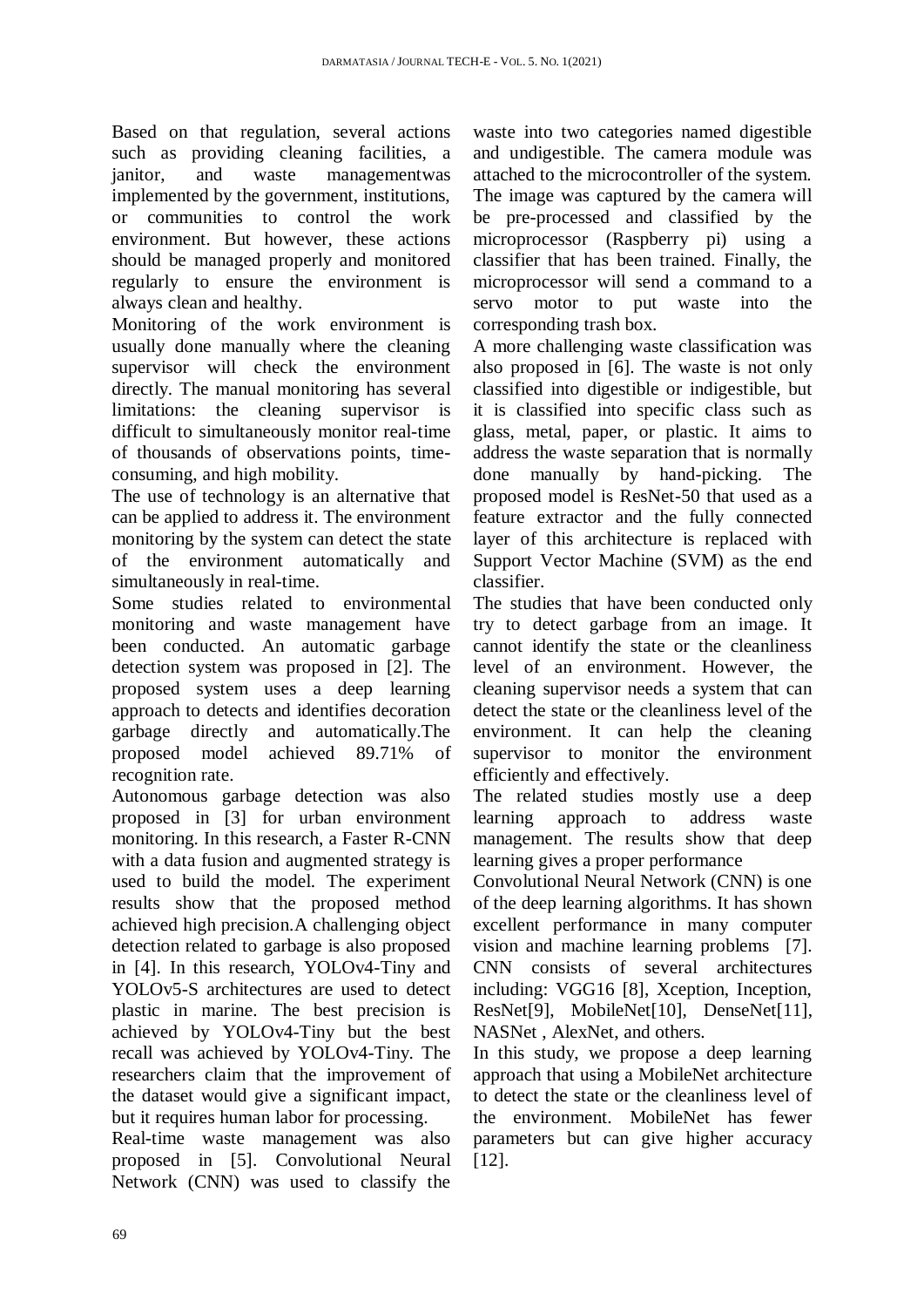The trained model will be used to construct an environment monitoring system which can be integrated into a mobile phone, embedded, and IoT devices.

#### **II. LITERATURES REVIEW**

MobileNet is a portable Convolutional Neural Network (CNN) designed for mobile and embedded vision applications that use depthwise separable convolutions. Depthwise separable convolutions consist of two layers, the first is depthwise convolutions which will apply a single filter to each input channel, and the second is pointwise convolutions which will create a linear combination of the output of the depthwise layer [10].

MobileNet proposed new global hyperparameters namely width multiplier and resolution multiplier. Width multiplier is used to reduce computationally while resolution multiplier is used to decrease the resolution of the input image.

All layers except the last layer in MobileNet architecture are followed by a batchnorm and ReLU nonlinearity [13].

#### **III. METHODS**

The steps in this research can be seen in Figure 1.

This research consists of three main steps: data collection, model development, and environment monitoring system.

#### **1. Data Collection**

The dataset was curated by collecting images of the environment working around the Faculty of Science and Technology, UIN Alauddin Makassar. The images were captured by mobile phone with various angles. Because the input images greatly affect the models, so the image was capture with various weather conditions such as when sunny day, rain, and cloudy.



**Figure 1:Research Methodology**

An improvement of the first version of the MobileNet is proposed in [14], it is known as MobileNetV2. The main changes in the second version are using of inverted residual blocks and linear bottlenecks. In the bottleneck, there are inputs and outputs between the model while the inner layer encapsulates the ability of the model to

change the input from lower-level (i.e. pixels) to higher-level descriptors.

The data was collected then annotated by the researchers into three classes: clean, lessclean, and dirty. The total number of the dataset was collected is 120 images where each class contains 40 images.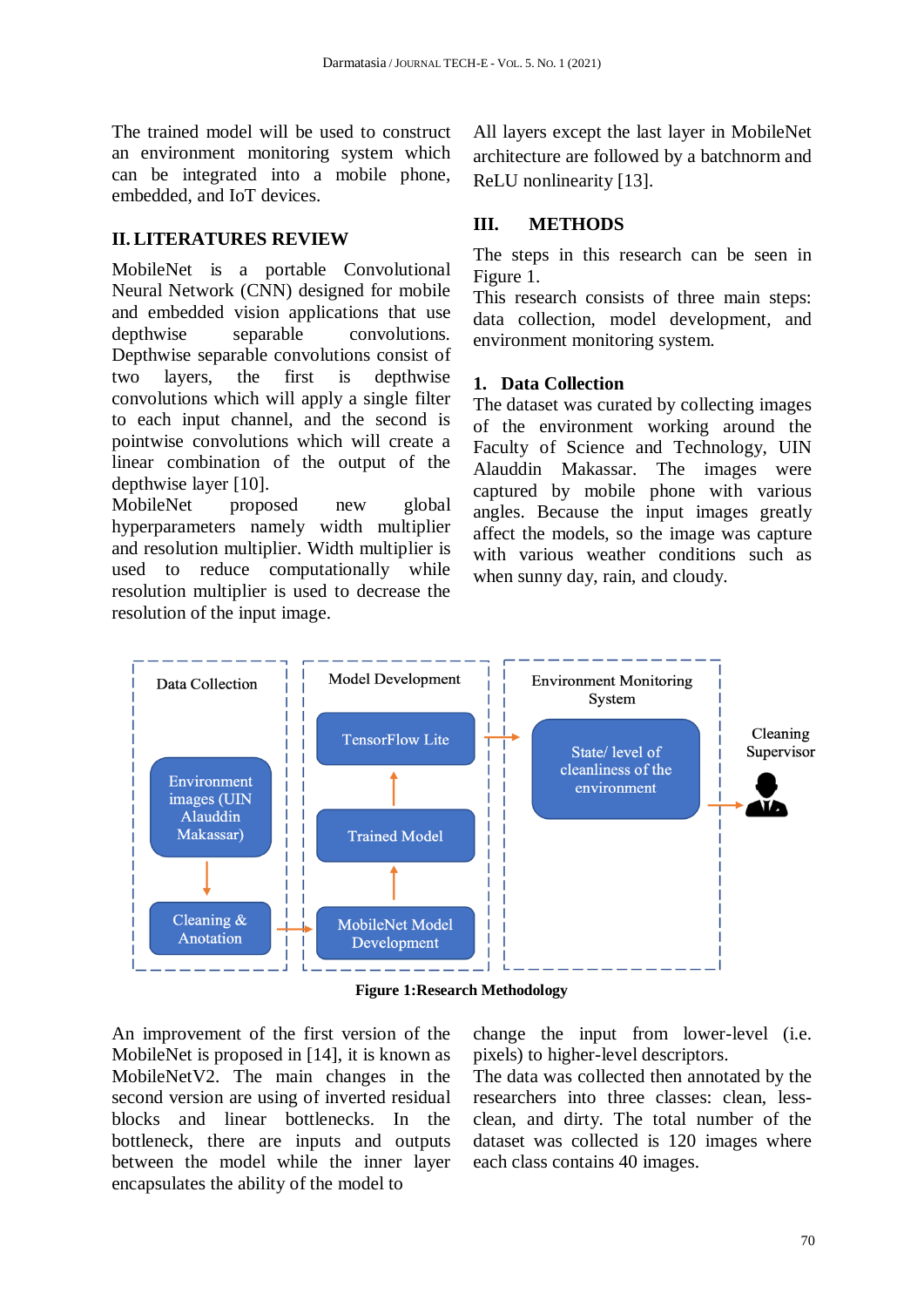The example of images from each class can be seen in Figure 2, Figure 3, and Figure 4.



**Figure 2: Example of clean environment**



**Figure 3: Example of less-clean environment**



**Figure 4: Example of dirty environment**

#### **2. Model Development**

The model was constructed using MobileNetV2 architecture. The detail of the model building process can be seen in Figure 5. The dataset is split into 80% for training and 20% for testing. In this research, a pretrained MobileNet was used to construct a new model. It is known as transfer learning approach. This approach uses a model that

was trained (pre-trained model) on a dataset and it is reused on a new different dataset.It works by transferring knowledge gained from an existing model to a new model designed for a similar task [15]. Transfer learning usually transfers general knowledge which makes up the main processes for completing a task. This could be the process behind how images are being classified. To perform a new task, we need to add layers for getting more specific knowledge from a new dataset. This approach can give satisfying results on a small dataset [16].

In this research, several parameters tuning was tested to obtain the best model. We have also added a dropout layer in the last layer to prevent overfitting [17]. The model was evaluated by using accuracy, precision, and recall metric. It was built by using Keras and TensorFlow library.

#### **3. Environment Monitoring System**

The environment monitoring system was constructed by using a model that had been trained.



**Figure 5: Development model process**

We have used TensorFlow Lite to test the model in real-time. TensorFlow Lite is opensource software designed for running the preexisting model on mobile, embedded, and IoT devices [18].

TensorFlow Lite supports Android and IOS. Currently, it is in the review of development, so it may not support TensorFlow operates in all models. The TensorFlow Lite is not designed for training model, so to get a robust model we need to train the model that is supported by a powerful system and hardware and then convert it to a TensorFlow Lite format.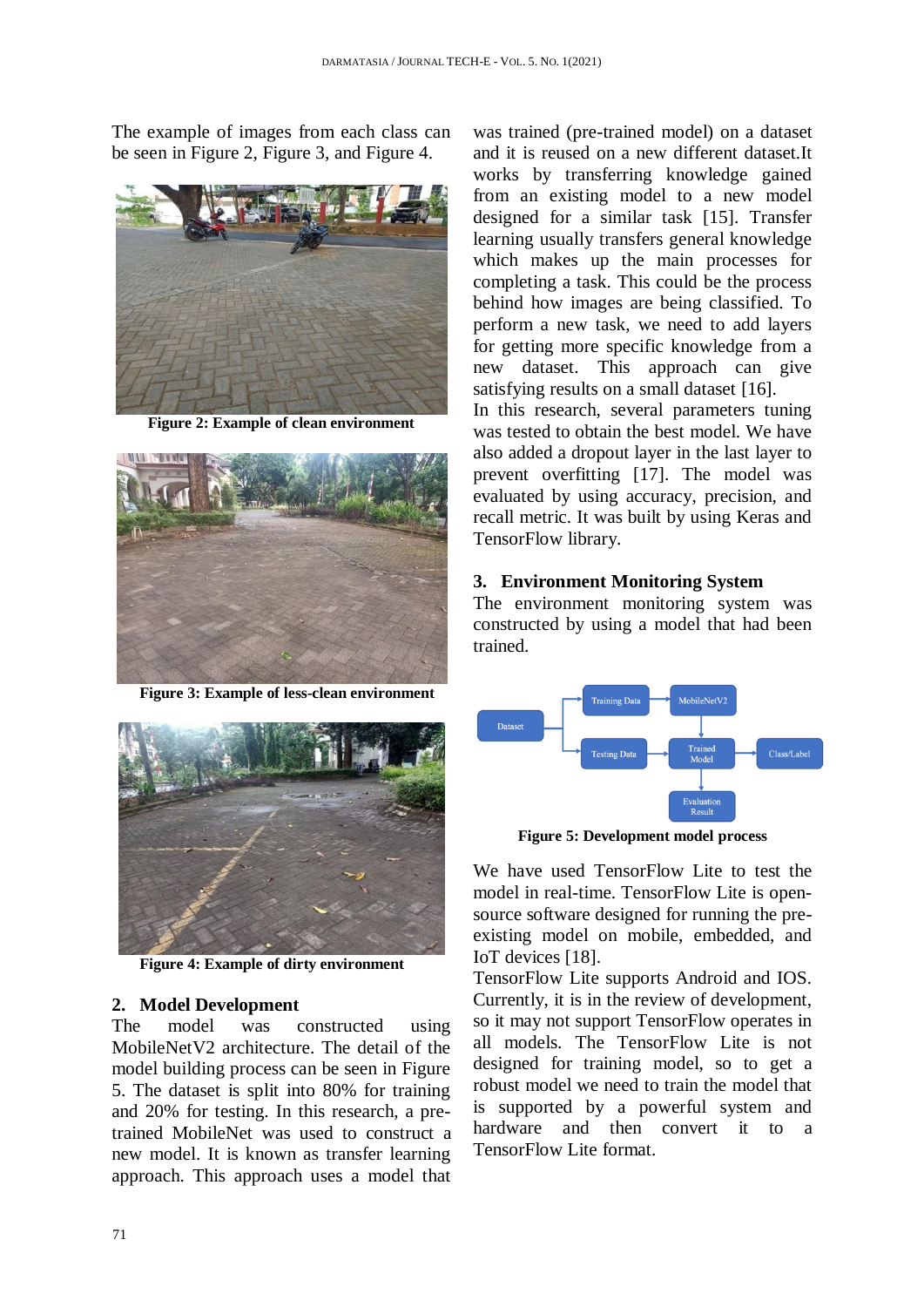## **IV. RESULT**

In this research, a pre-trained MobileNet on ImageNet dataset which contains 1000 classes such as animals, cars, airplanes, trash, garbage, and otherswas used to construct a new model.

In general, the earlier layers of the Convolutional Neural Network will learn to recognize objects, the middle layers learn the shape of the objects, and the last layer learns some task-specific feature. In transfer learning approach, the early and middle layers of the pre-trained model are used while the latter layers will be retrained to get specific feature of the new dataset so it will learn what separates the new object from other objects.

Adapting the pre-trained model to construct a new model will extract some different features. Thus, we need to tune the parameters before transferring the knowledge. In this research, we add 64 dense layers in the last layer of the MobileNet, and the pre-trained model was used as the starting point.

The fixed parameters were used are: learning rate set is 0.001, the batch size is 32, the number of the epoch is 25, and the dropout is 0.7.

We have also compared two popular optimizers on the deep learning models to get the best model which can be seen in Table 1.

|  |  | <b>Table 1. Comparison of Accuracy Value</b> |  |
|--|--|----------------------------------------------|--|
|--|--|----------------------------------------------|--|

| Optimizer | <b>Dropout</b>         | Accuracy $(\% )$ |  |
|-----------|------------------------|------------------|--|
| SGD       | <b>Without Dropout</b> | 0.38             |  |
|           | With Dropout           | 0.75             |  |
| Adam      | <b>Without Dropout</b> | 0.71             |  |
|           | <b>With Dropout</b>    | 0.83             |  |

Table 1 shows that using a dropout can improve the accuracy rate both of SGD (Stochastic Gradient Descent) and Adam optimizer. The best accuracy is achieved by using an Adam optimizer and dropout in the last layer.

The precision and recall value of the best model can be seen in Table 2.

| Table 2. Precision and Recall Values of the Best |  |  |
|--------------------------------------------------|--|--|
| Model                                            |  |  |

| <b>Class</b> | Precision $(\% )$ | <b>Recall</b> |
|--------------|-------------------|---------------|
| Less Clean   | 0.75              | 0.75          |
| Clean        | 0.88              | 0.88          |
| Dirty        | 0.88              | 0.88          |

Table 2. shows that the "Less\_Clean" class obtain lower precision and recall than other classes. It is caused by some of the input images of this class look similar with "Clean" and "Dirty" class, so the model still difficult to identify it correctly. And addition, the number of the dataset is relatively small.

The trained model has been implemented on an Android mobile phone for testing in realtime. It was tested to detect the cleanliness level of the environment at the Faculty of Science and Technology, UIN Alauddin Makassar. The results can be seen in Figure 6 and Figure 7.



**Figure 6. The result test of the system**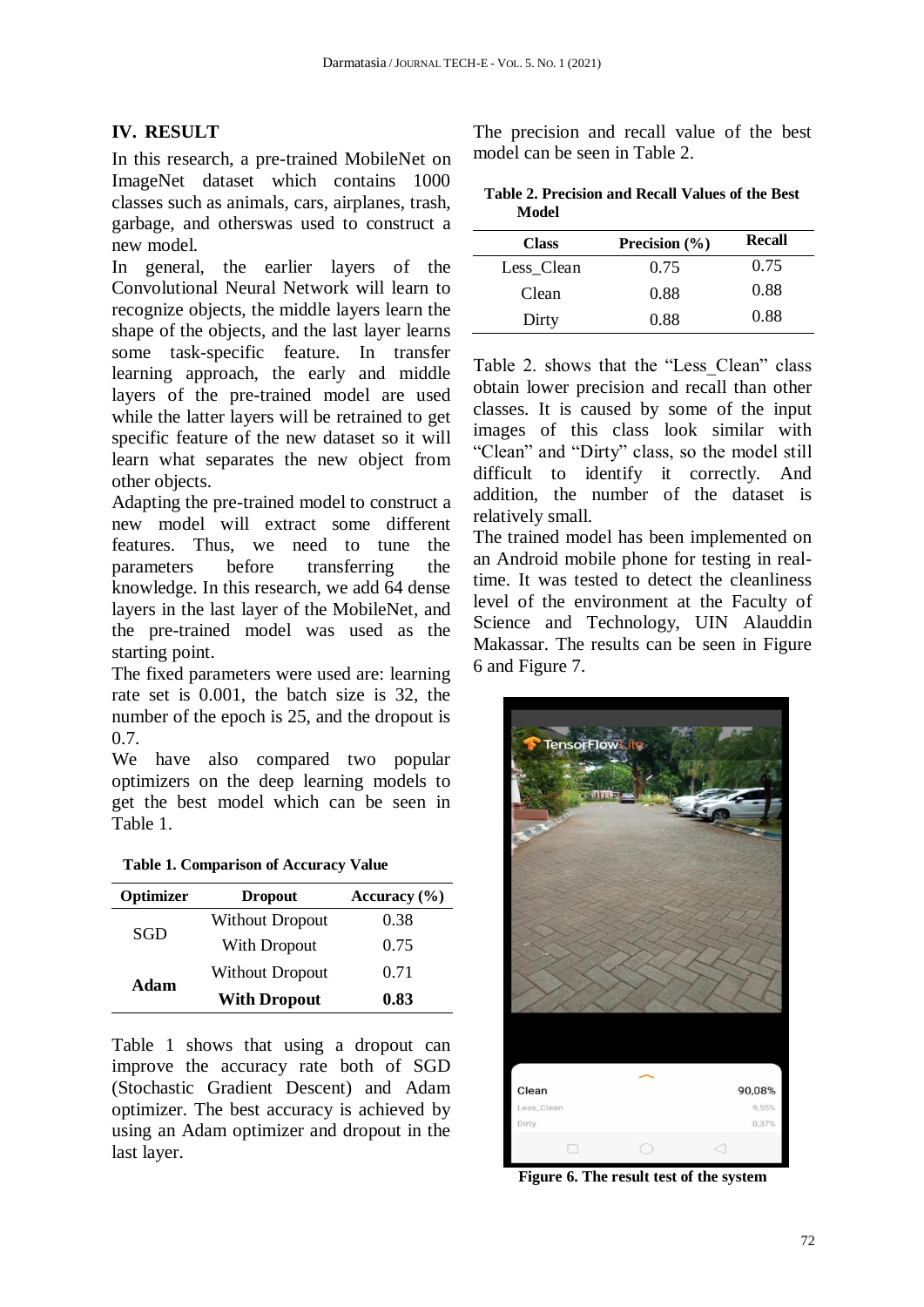

**Figure 7. The result test of the system**

Based on Figure 6 and Figure 7, the result test of the system shows that the system can detect the cleanliness level of the environment.

#### **V. CONCLUSION**

In this research, MobileNet as a powerful deep learning architecture was applied to build a model. The trained model was used to construct an automatic environment monitoring system and it was tested directly at the Faculty of Science and Technology, UIN Alauddin Makassar. The model can be integrated into embedded or IoT devices. It can be used to monitor all areas of the universities in real-time.

Overall, the test results show that the system can detect the cleanliness level of the environment accurately. However, the increase of the number and variation of the sample images are needed to get a more robust model.

### **REFERENCES**

- [1] Minister of Manpower Republic of Indonesia, *Minister of Manpower Regulation (2018) Number 5 Year 2018 Concerning Safety and Health*. Indonesia, 2018, p. 11.
- [2] Y. Liu, Z. Ge, G. Lv, and S. Wang, "Research on Automatic Garbage Detection System Based on Deep Learning and Narrowband Internet of Things," *J. Phys. Conf. Ser.*, vol. 1069, p. 12032, Aug. 2018, doi: 10.1088/1742-6596/1069/1/012032.
- [3] Wang, Ying and Zhang, Xu, "Autonomous garbage detection for intelligent urban management," *MATEC Web Conf.*, vol. 232, p. 1056, 2018, doi: 10.1051/matecconf/201823201056.
- [4] G. Tata, S.-J. Royer, O. Poirion, and J. Lowe, "DeepPlastic: {A} Novel Approach to Detecting Epipelagic Bound Plastic Using Deep Visual Models," *CoRR*, vol. abs/2105.0, 2021, [Online]. Available: https://arxiv.org/abs/2105.01882.
- [5] M. W. Rahman, R. Islam, A. Hasan, N. I. Bithi, M. M. Hasan, and M. M. Rahman, "Intelligent waste management system using deep learning with IoT," *J. King Saud Univ. - Comput. Inf. Sci.*, 2020, doi: https://doi.org/10.1016/j.jksuci.2020.08.016.
- [6] O. Adedeji and Z. Wang, "Intelligent Waste Classification System Using Deep Learning Convolutional Neural Network," *Procedia Manuf.*, vol. 35, pp. 607–612, 2019, doi: https://doi.org/10.1016/j.promfg.2019.05.086.
- [7] J. Wu, *Introduction to Convolutional Neural Networks*. 2017.
- [8] K. Simonyan and A. Zisserman, "Very Deep Convolutional Networks for Large-Scale Image Recognition." 2015.
- [9] K. He, X. Zhang, S. Ren, and J. Sun, "Identity Mappings in Deep Residual Networks." 2016.
- [10] A. G. Howard *et al.*, "MobileNets: Efficient Convolutional Neural Networks for